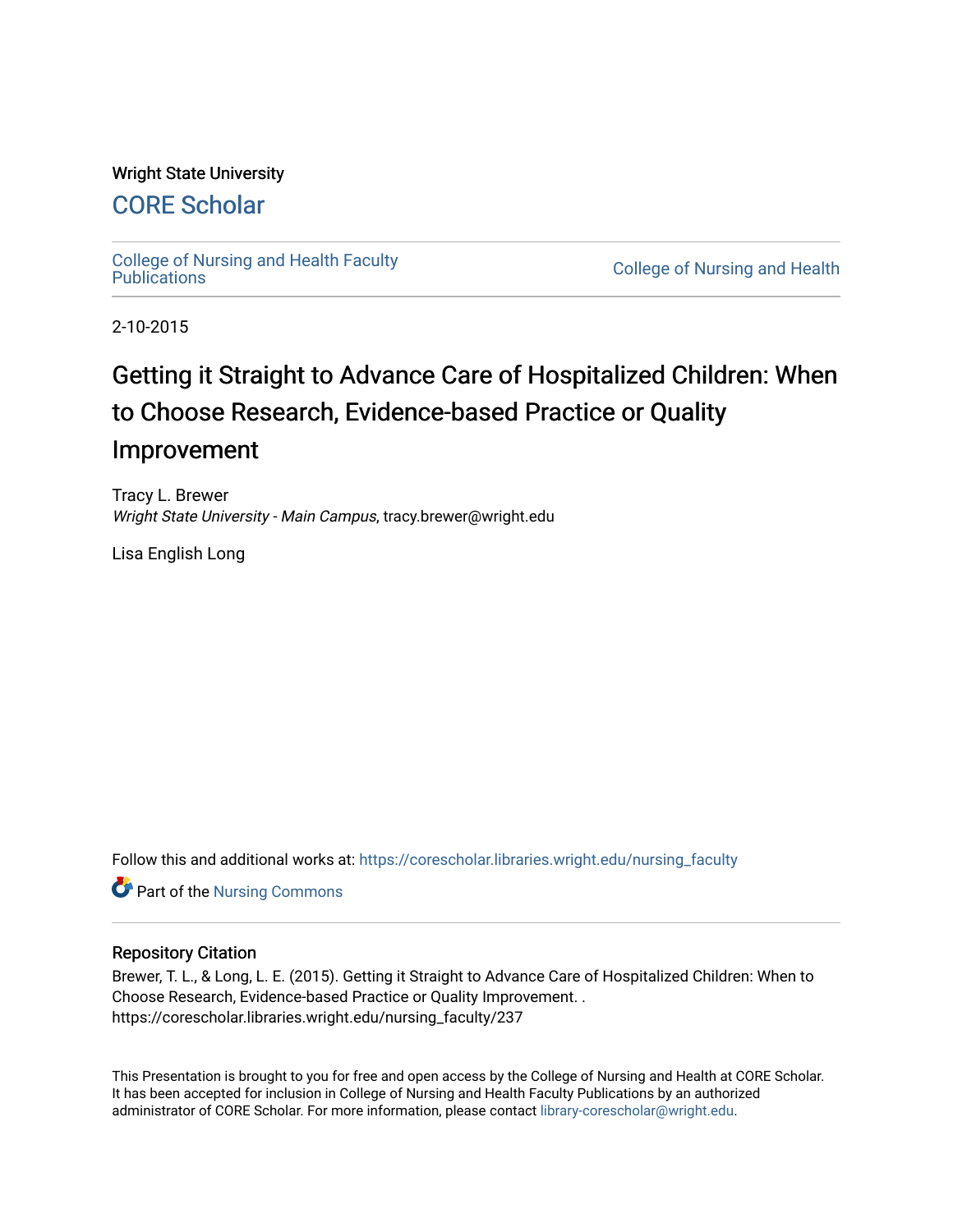

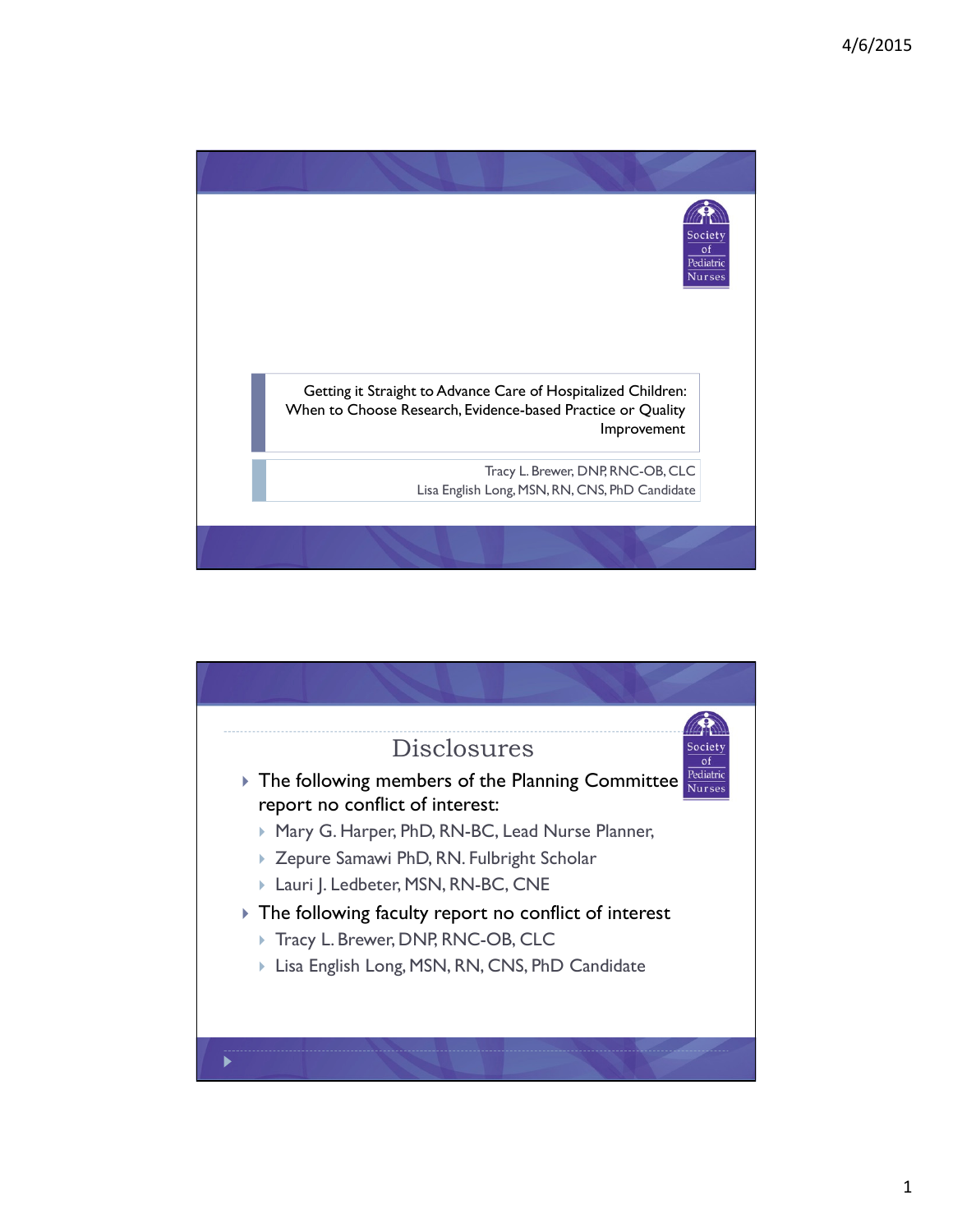

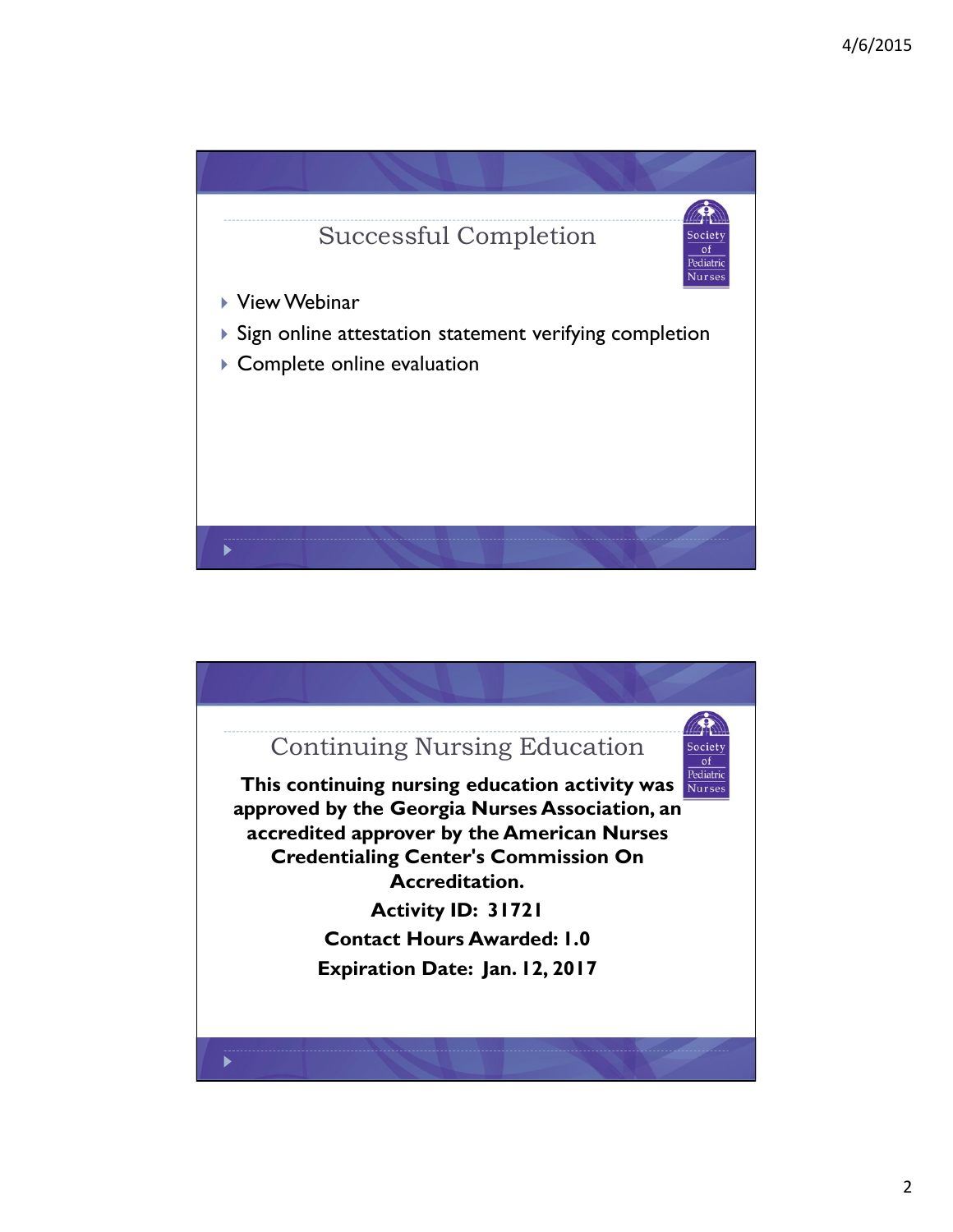

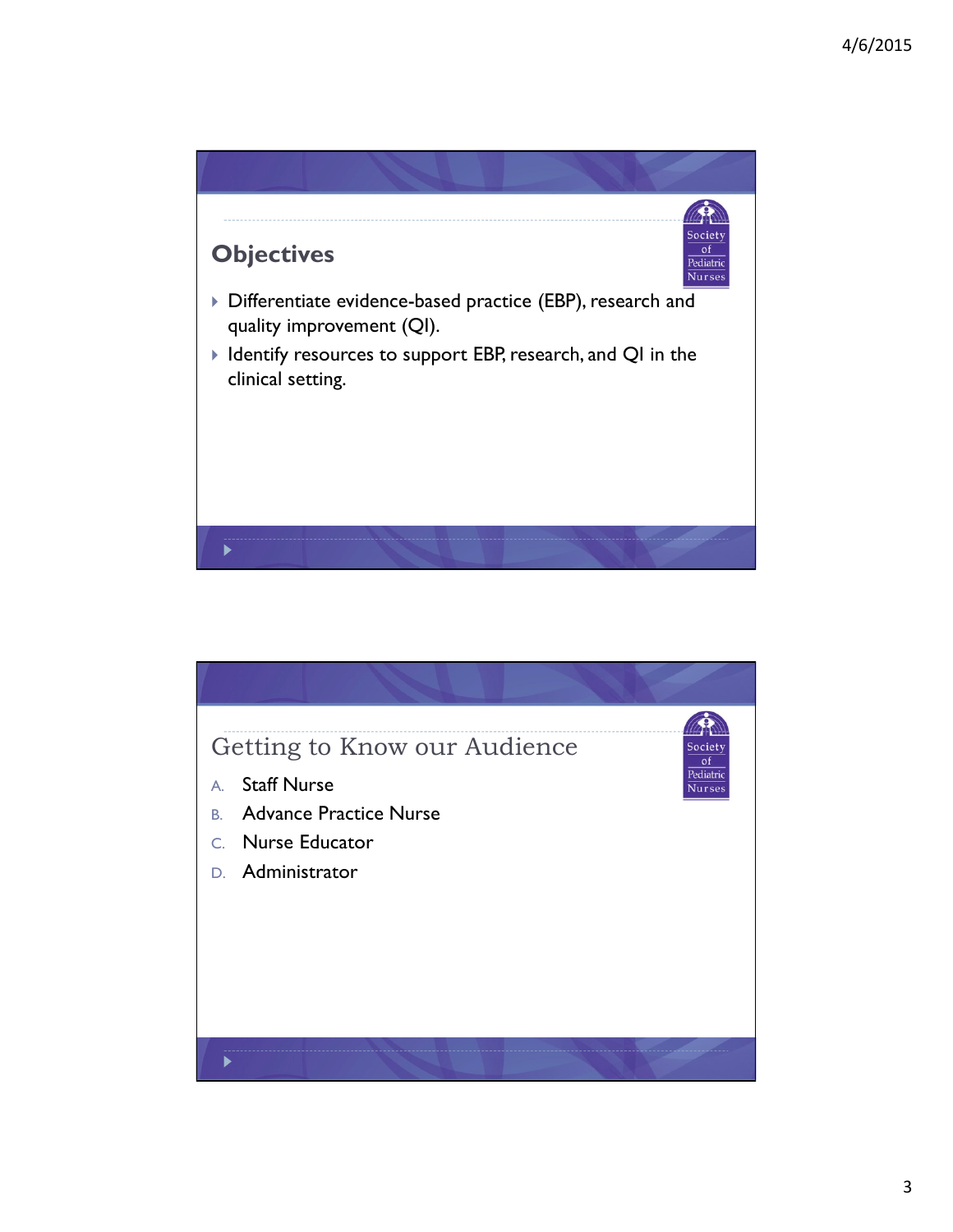

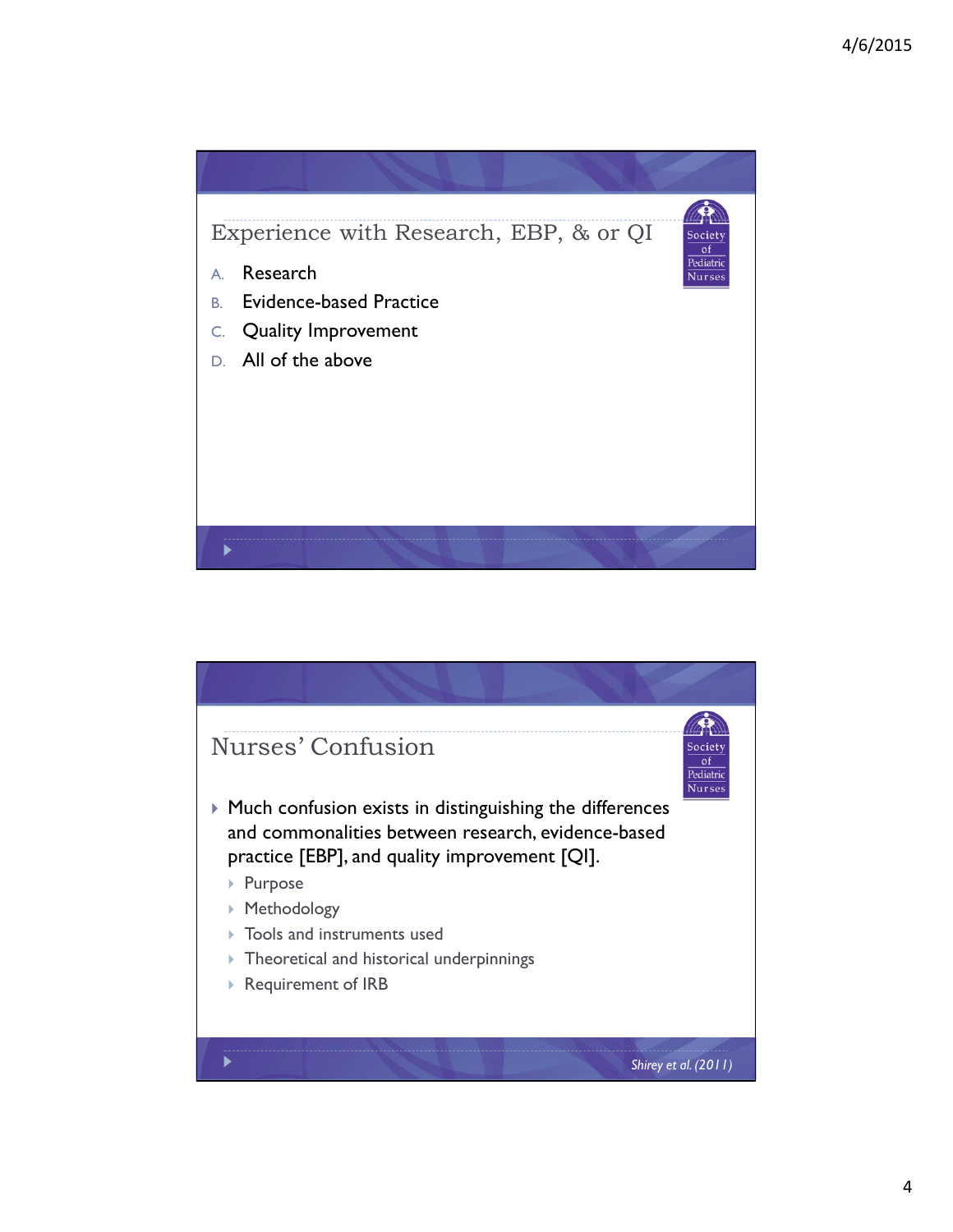

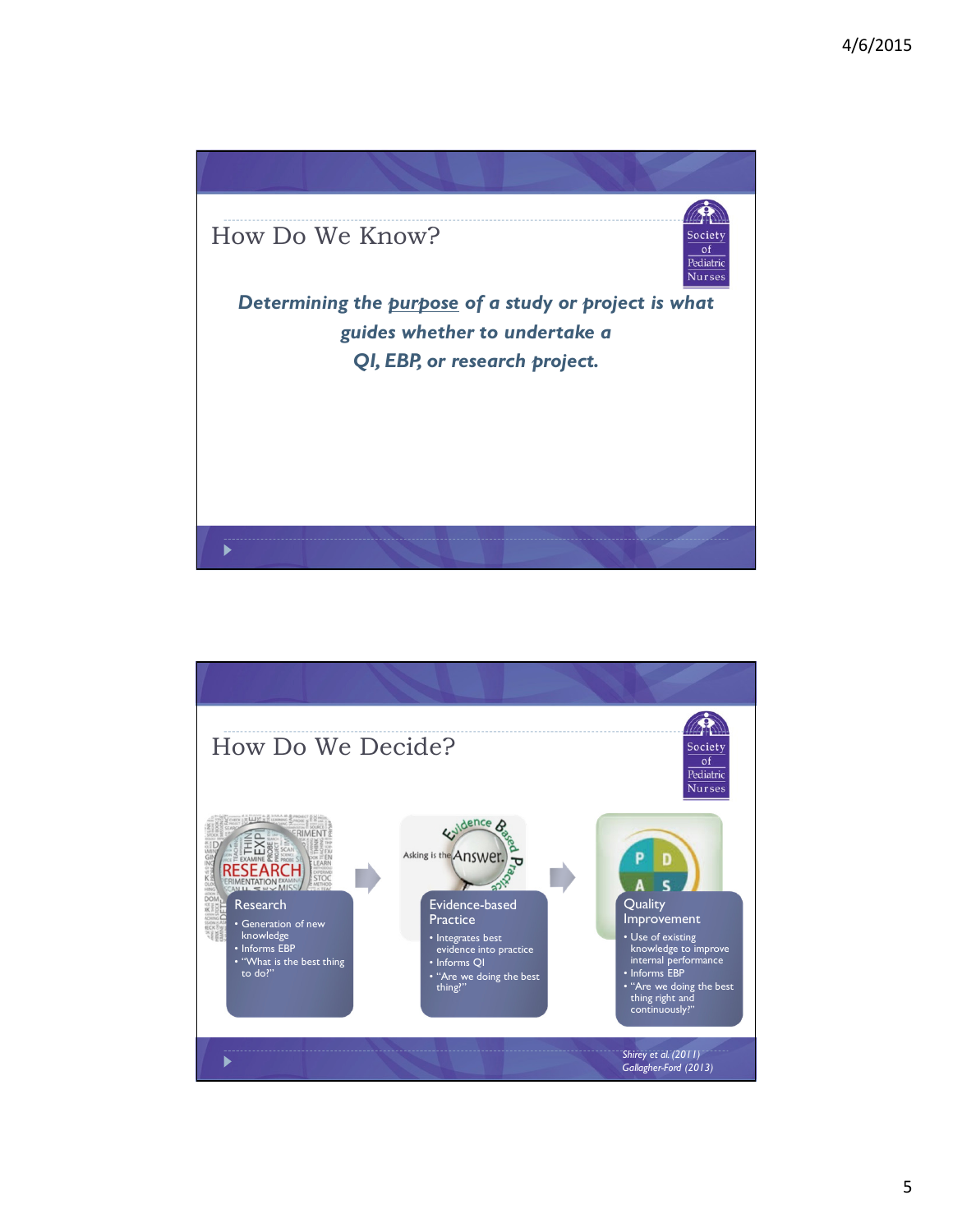

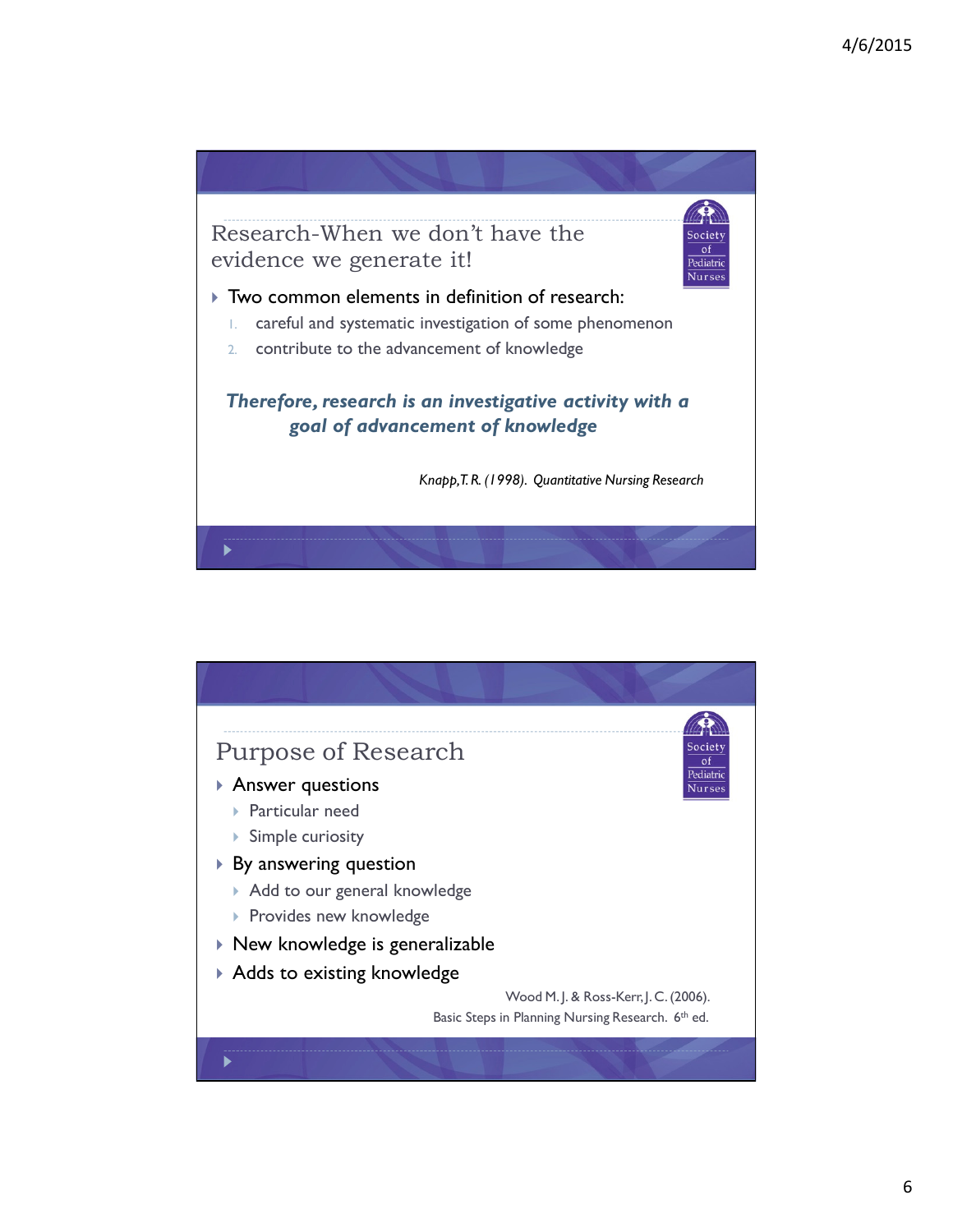

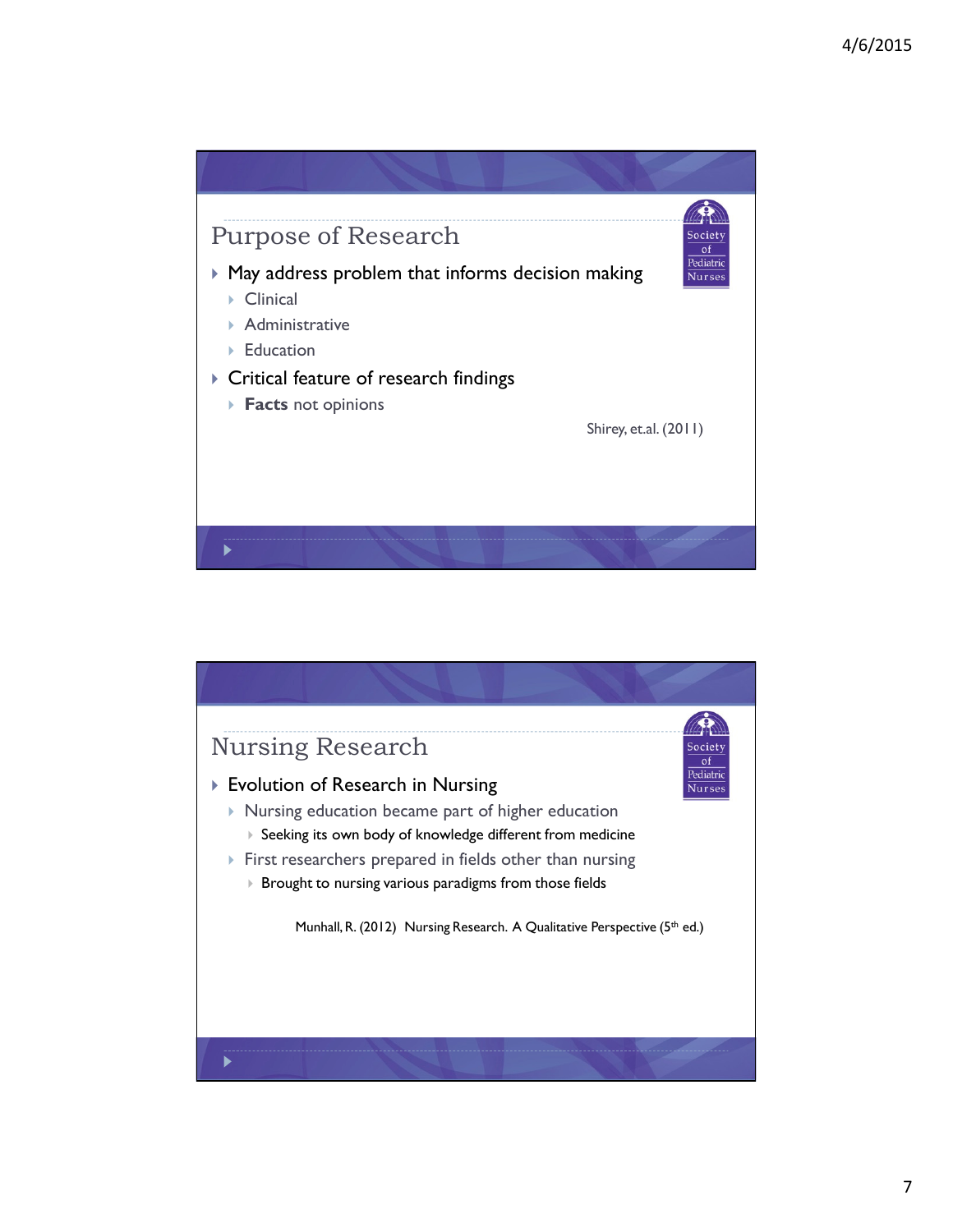

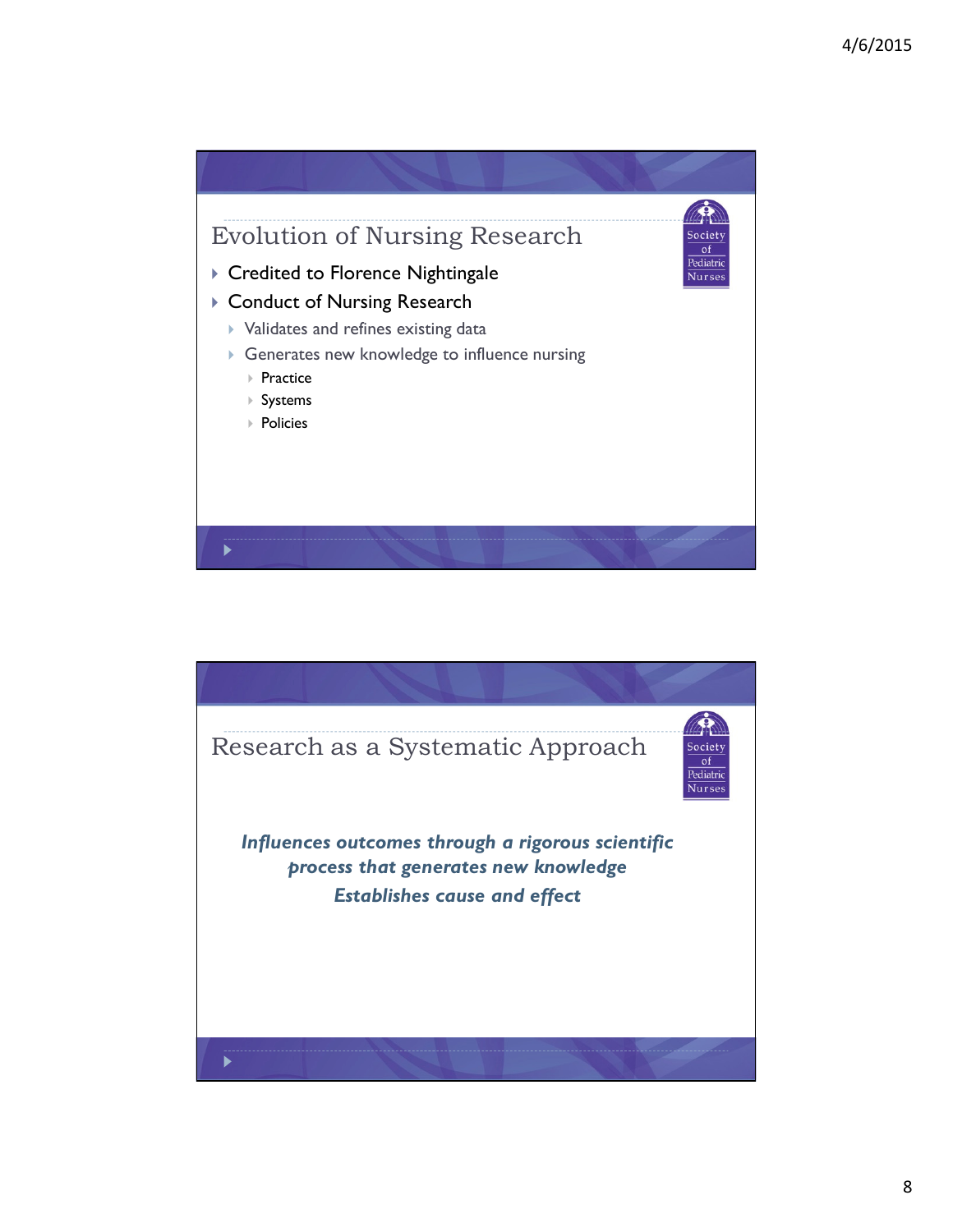

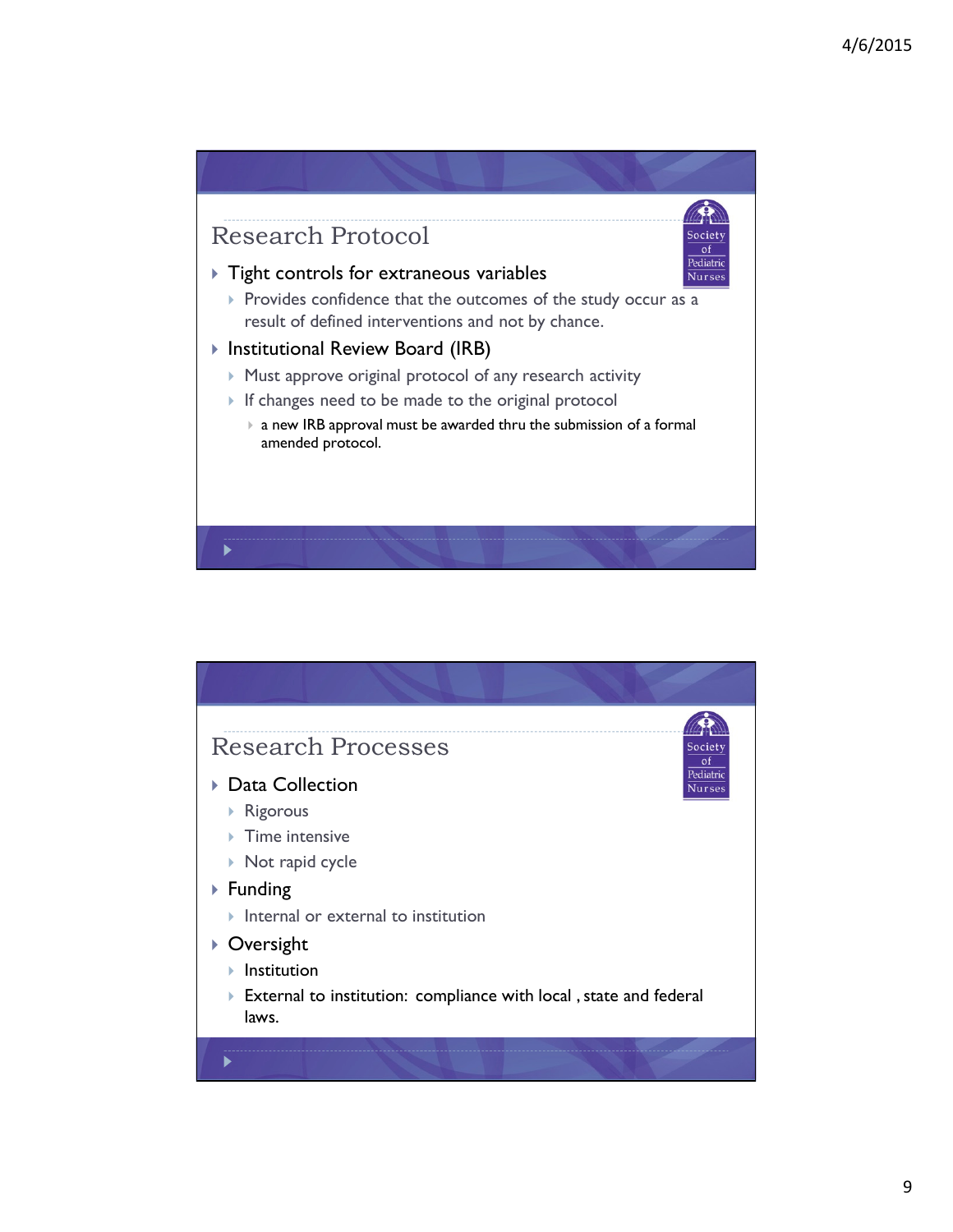

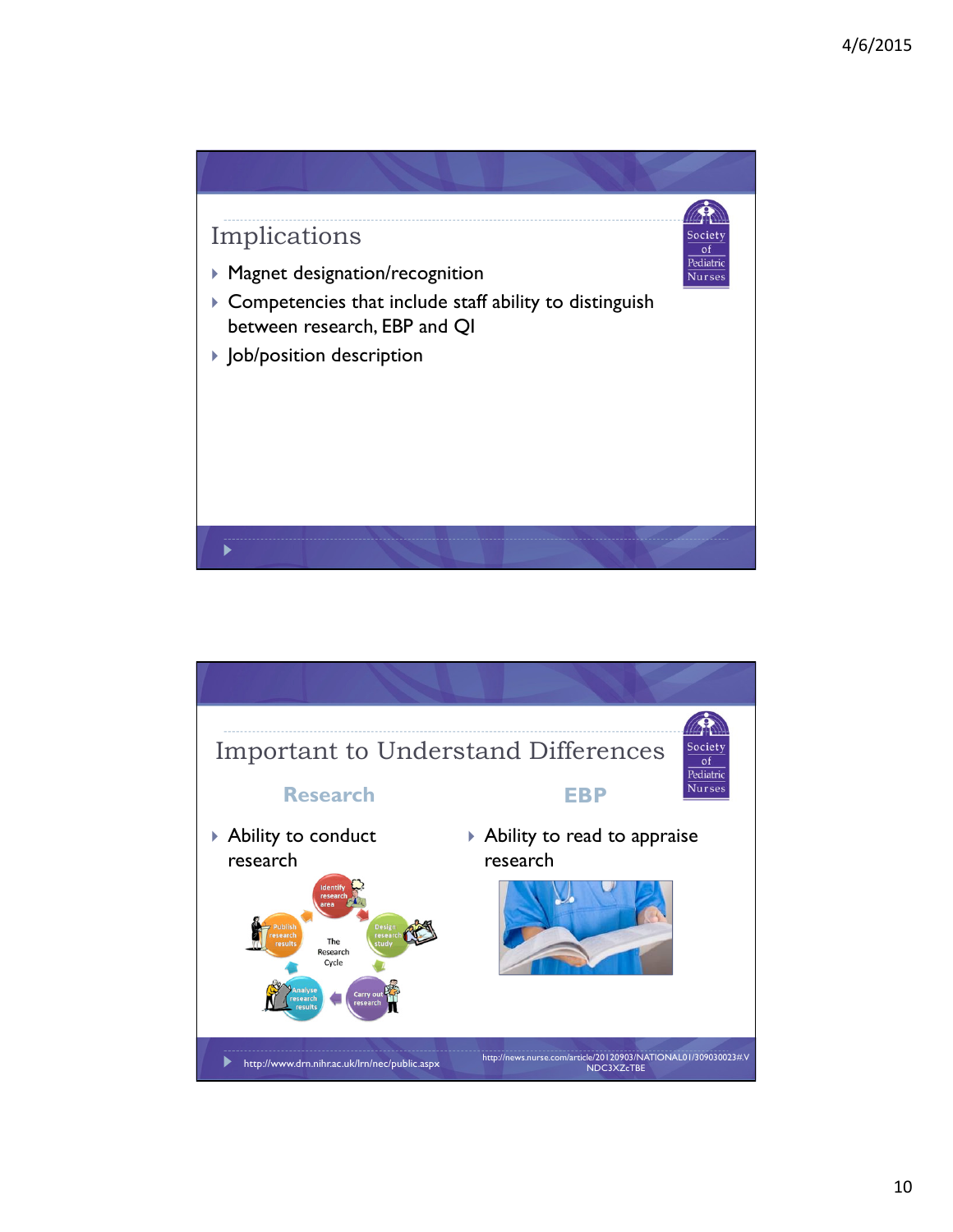Society  $of$ Pediatric Nurses

## Clinical Problem

- Sunnyville Children's Hospital has noted a high number of CLABSI's over the past 6 months. The clinical nurse specialist (CNS) in the *pediatric intensive care unit* notes that there has been 5 CLABSI's in the past 886 line days. Based on the average number of infections in all the hospitals in the state in which Sunnyville is located there should be a rate of no more than 1.91 CLABSI's, however Sunnyville's rate is 5.64! Based on this information the CNS is interested in learning how to reduce the number of CLABSI's on the unit. She noted on the AHRQ web site the following evidence-based interventions can have an effect on CLABSI rates:
	- Appropriate use of hand hygiene.
	- Chlorhexidine skin preparation.
	- Full-barrier precautions during central venous catheter insertion.
	- Avoiding the femoral site when possible.
	- Maintaining a sterile field while inserting the line

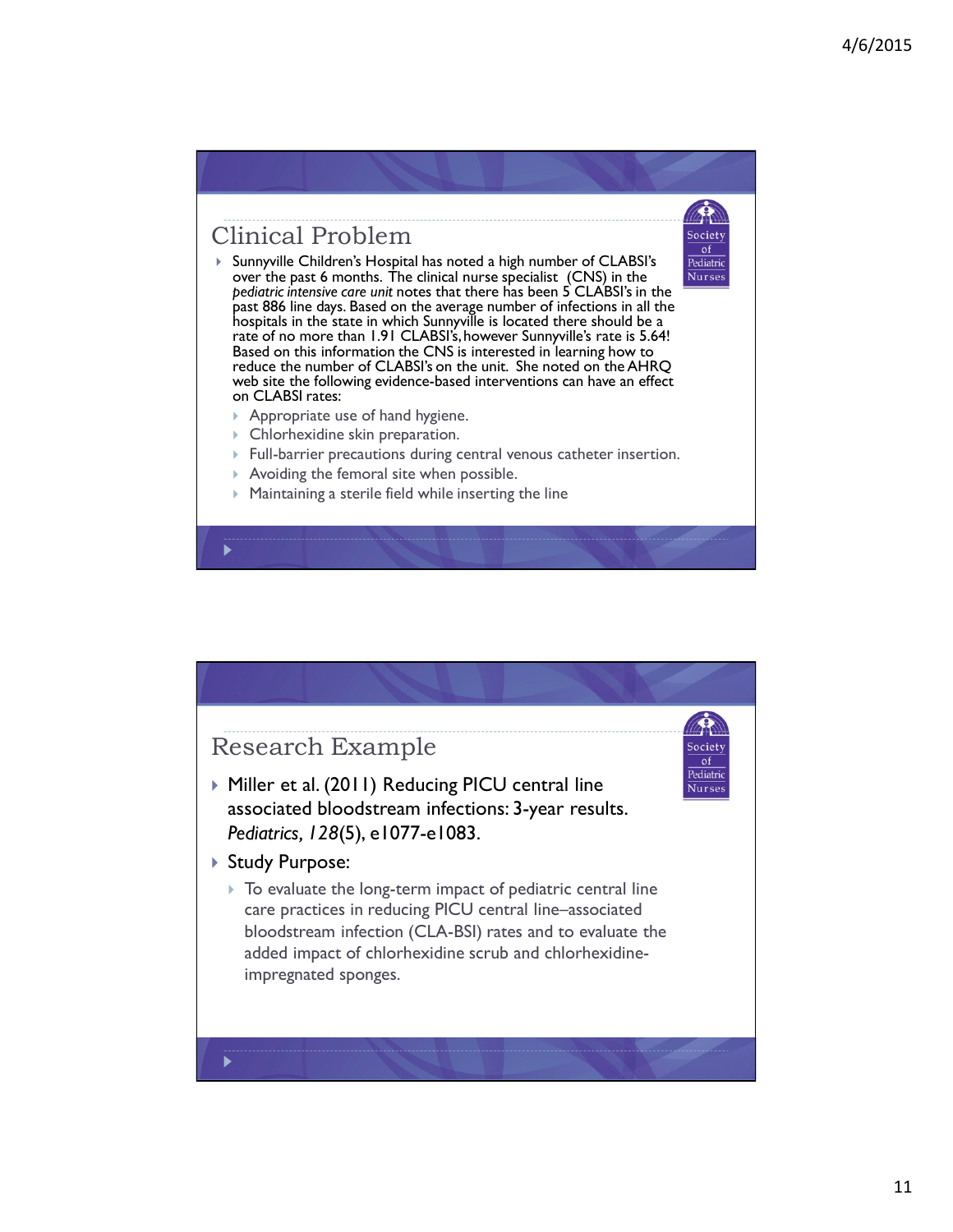Society  $\circ$ f Pediatric **Nurses** 

#### Design

 A 3-year, multi-institutional, interrupted time-series design (October 2006 to September 2009), with historical control data. A nested, 18-month, nonrandomized, factorial design was used to evaluate 2 additional interventions. *(Systematic scientific process and methods)*

Two central line care bundles (insertion and maintenance)

▶ 2 additional interventions (chlorhexidine scrub and chlorhexidine impregnated sponges



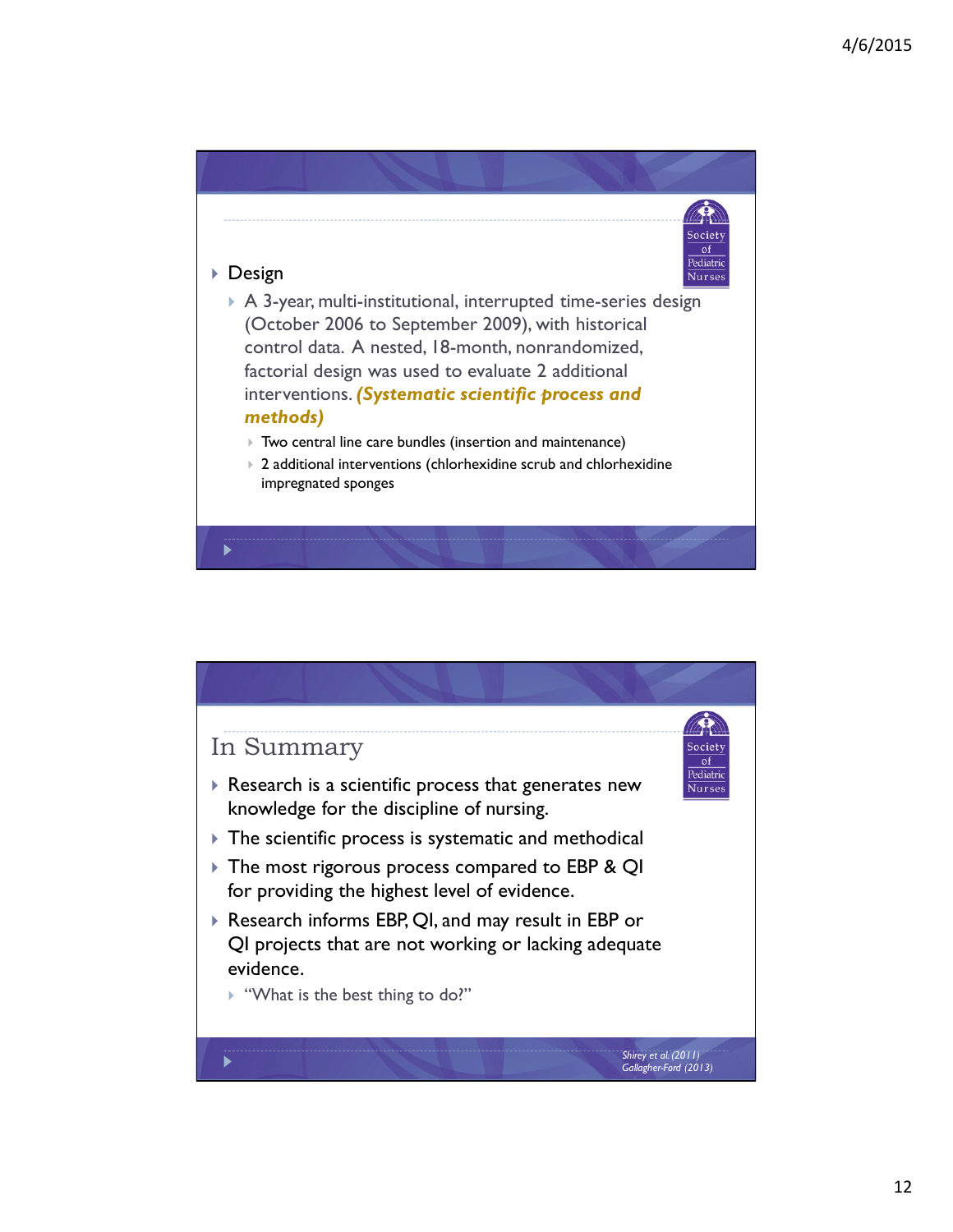

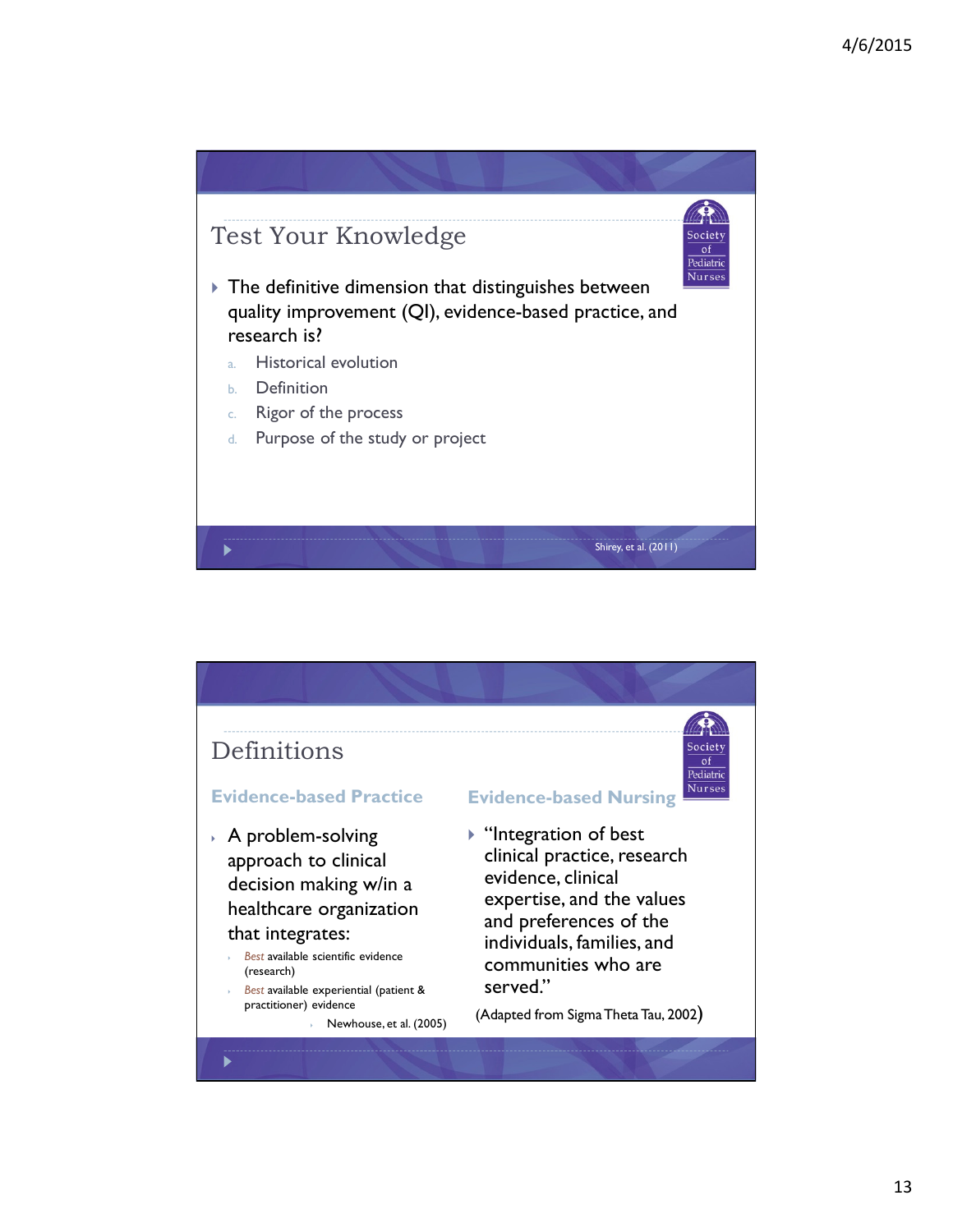

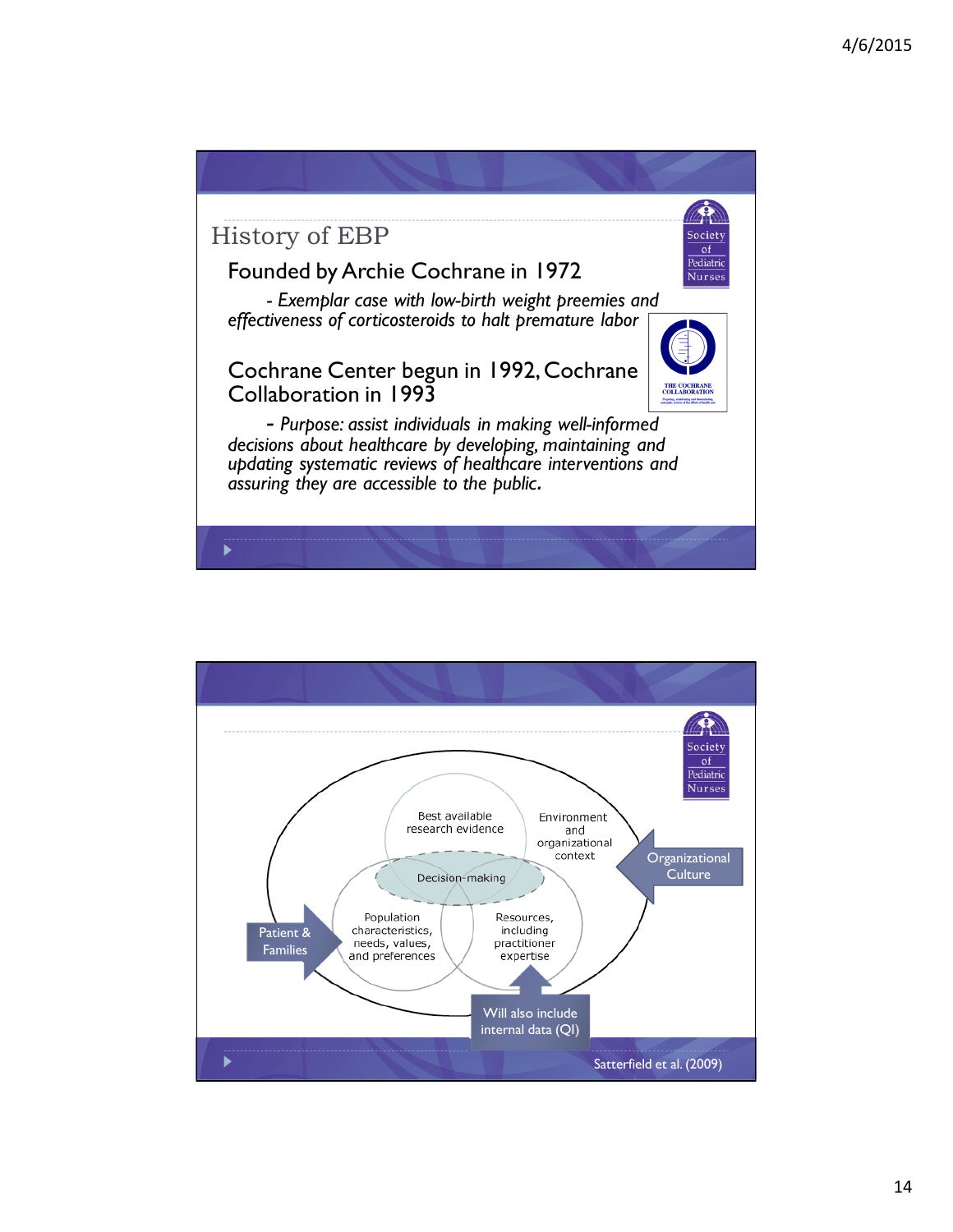

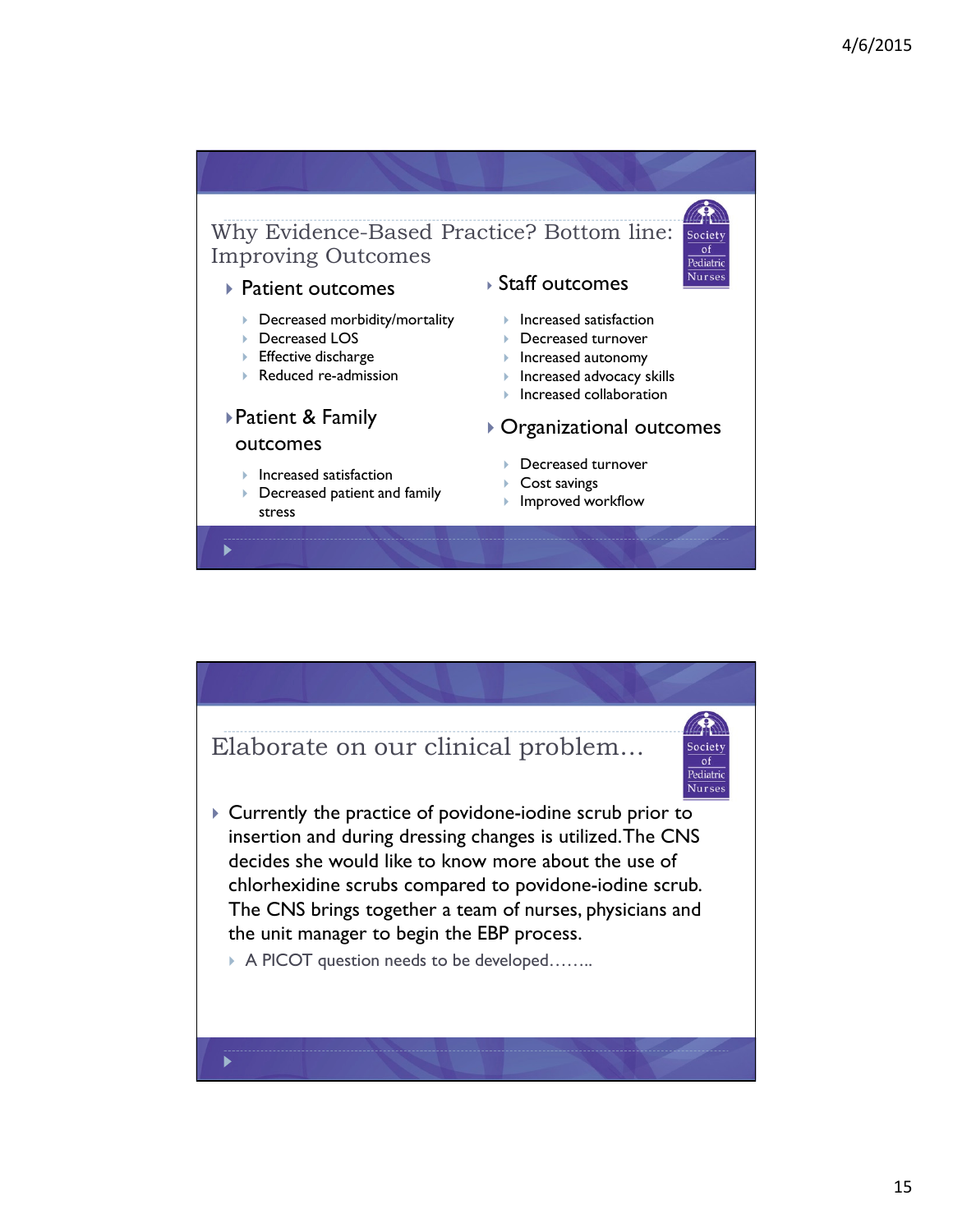

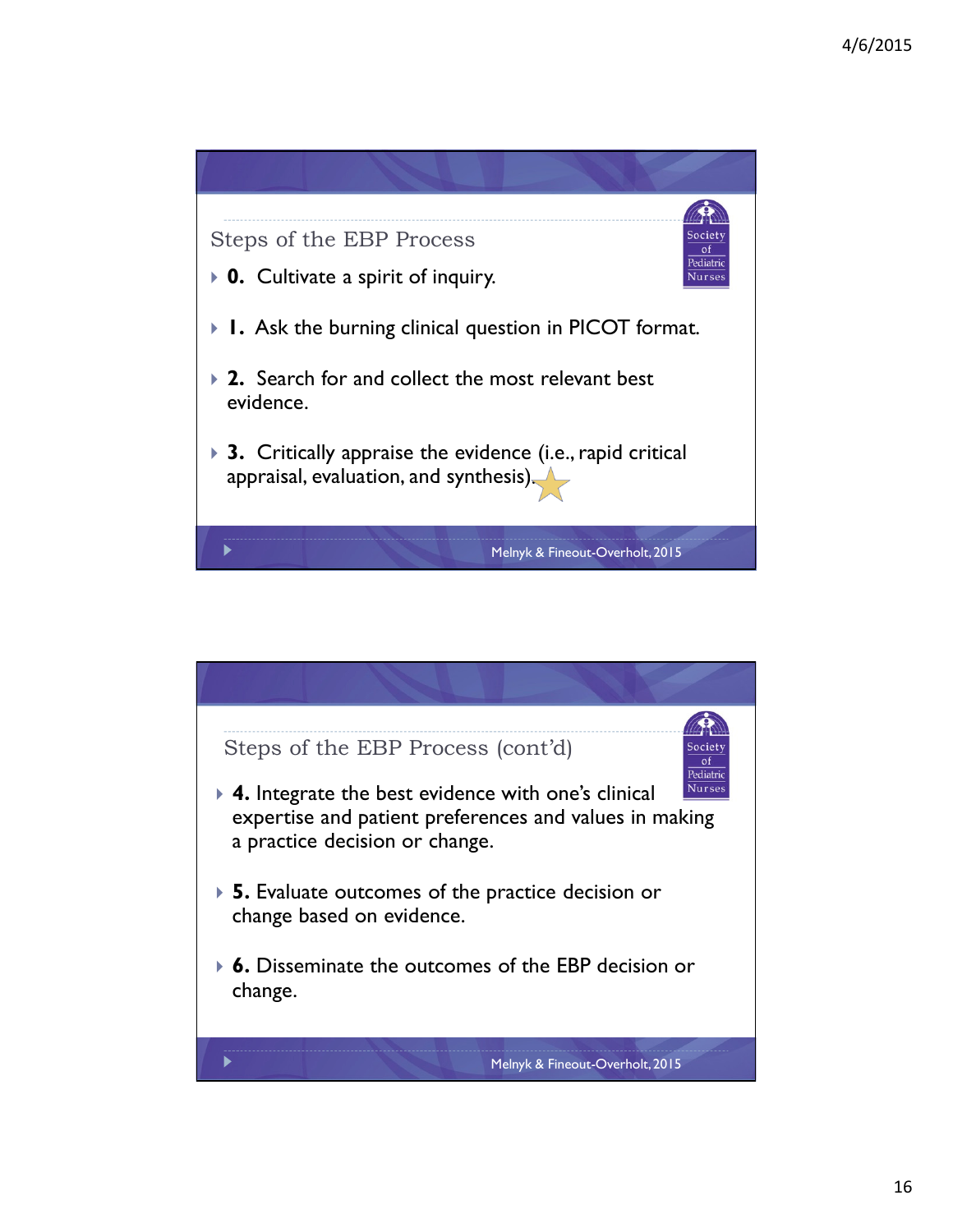

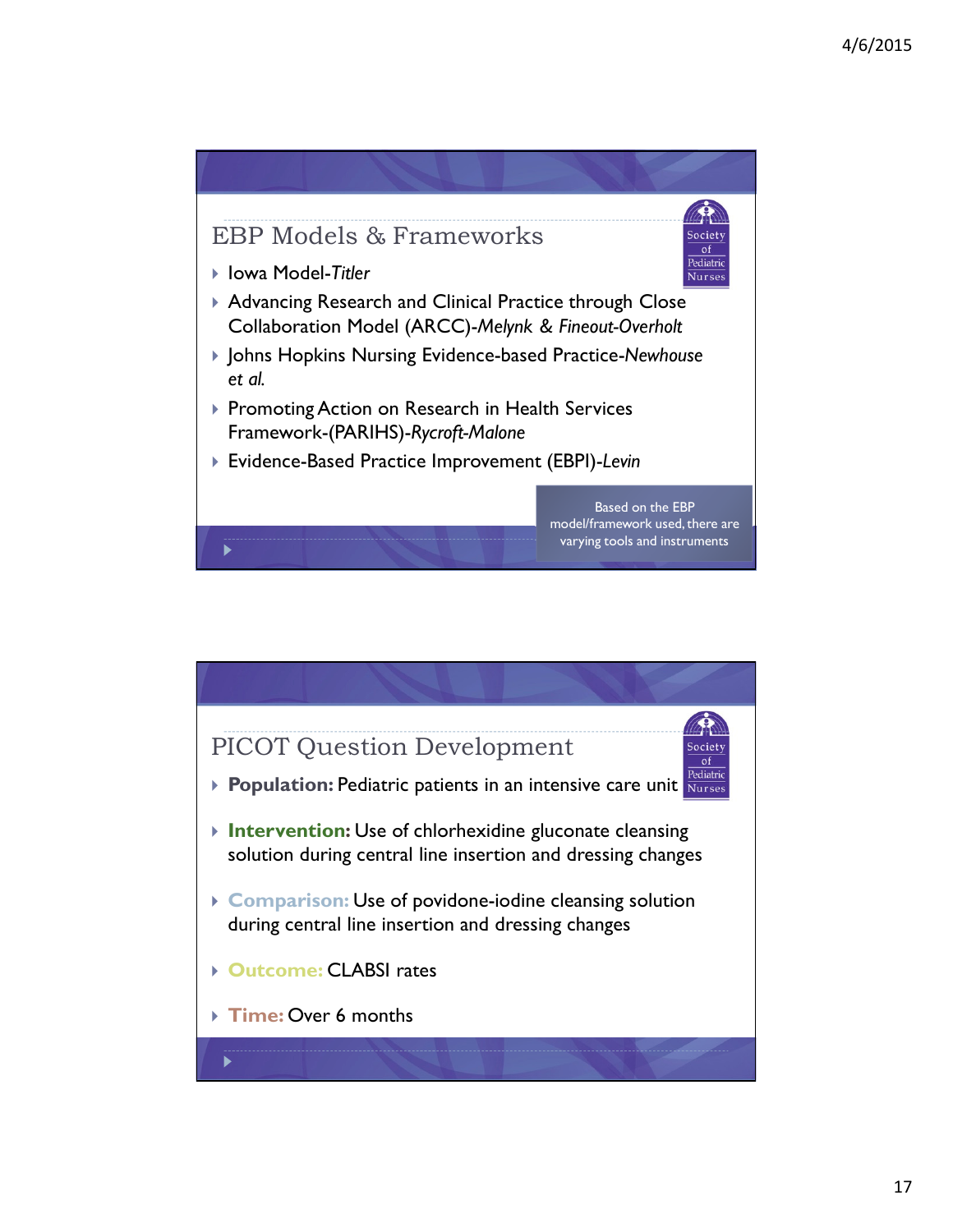

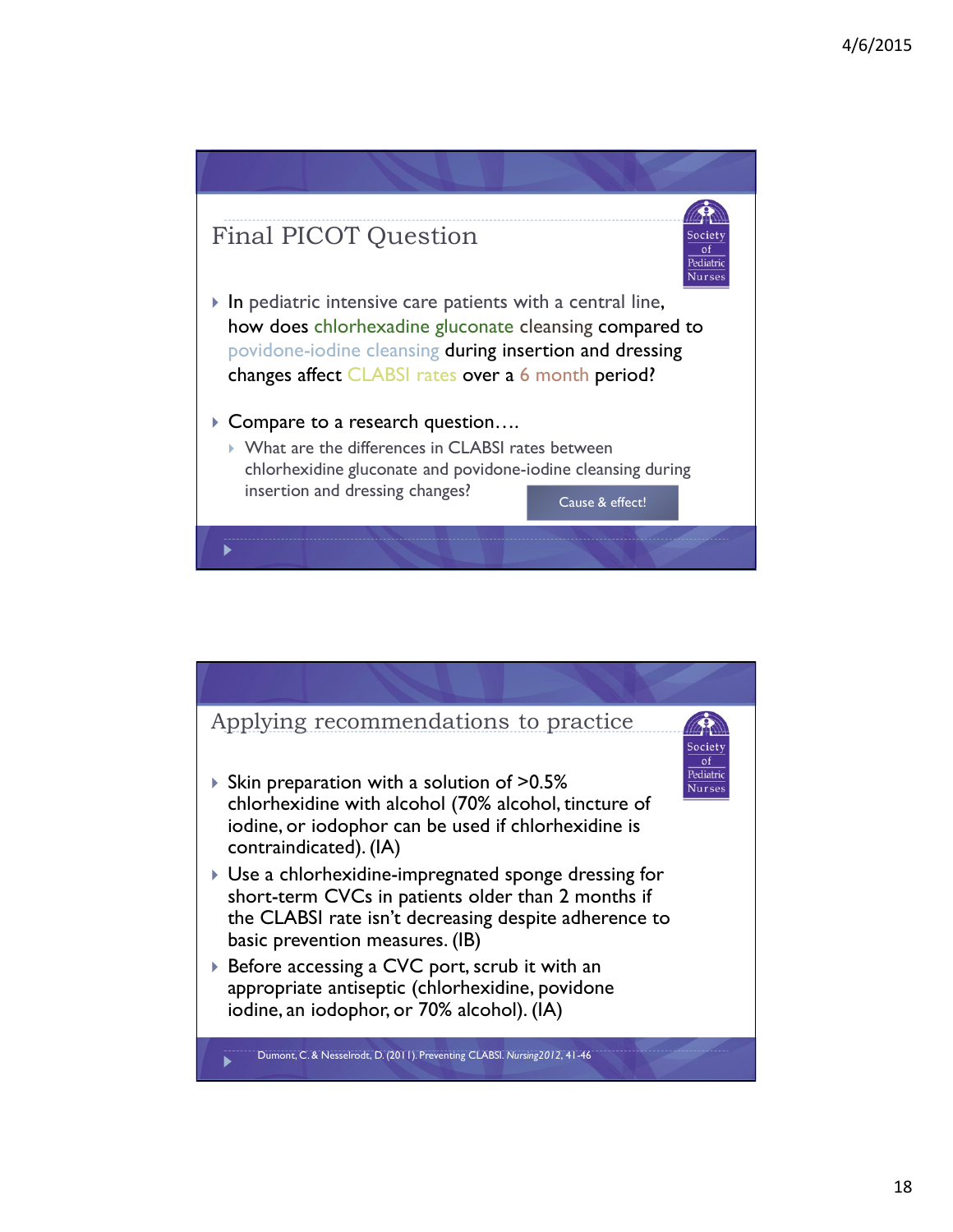| Strength of Recommendation                           |                                                                                                                                                                                                                           |                                                                                                                  |  |  |  |
|------------------------------------------------------|---------------------------------------------------------------------------------------------------------------------------------------------------------------------------------------------------------------------------|------------------------------------------------------------------------------------------------------------------|--|--|--|
| How the CDC categorizes recommendations <sup>7</sup> |                                                                                                                                                                                                                           |                                                                                                                  |  |  |  |
| Category IA                                          | A strong recommendation strongly supported by well-designed experimental, clinical, or epidemiologic<br>studies.                                                                                                          |                                                                                                                  |  |  |  |
| Category IB                                          | A strong recommendation supported by experimental, clinical, or epidemiolog ic studies and a strong<br>theoretical rationale; or an accepted practice (for example, sterile technique) suppor ted by limited<br>evidence. |                                                                                                                  |  |  |  |
| Category IC                                          | Required by state or federal regulations, rules, or standards.                                                                                                                                                            |                                                                                                                  |  |  |  |
| Category II                                          | Suggested for implementation and supported by suggestive clinical or epidemiologic evidence or a<br>theoretical rationale.                                                                                                |                                                                                                                  |  |  |  |
| Unresolved issue                                     | An issue for which evidence is insufficient or no consensus regarding efficacy exists.                                                                                                                                    | *Remember different<br>methods for assigning<br>leveling, quality, grading, &<br>strength of<br>recommendations. |  |  |  |
| 42   Nursing 2012   June                             |                                                                                                                                                                                                                           |                                                                                                                  |  |  |  |
|                                                      | Dumont, C. & Nesselrodt, D. (2011). Preventing CLABSI. Nursing2012, 41-46                                                                                                                                                 |                                                                                                                  |  |  |  |

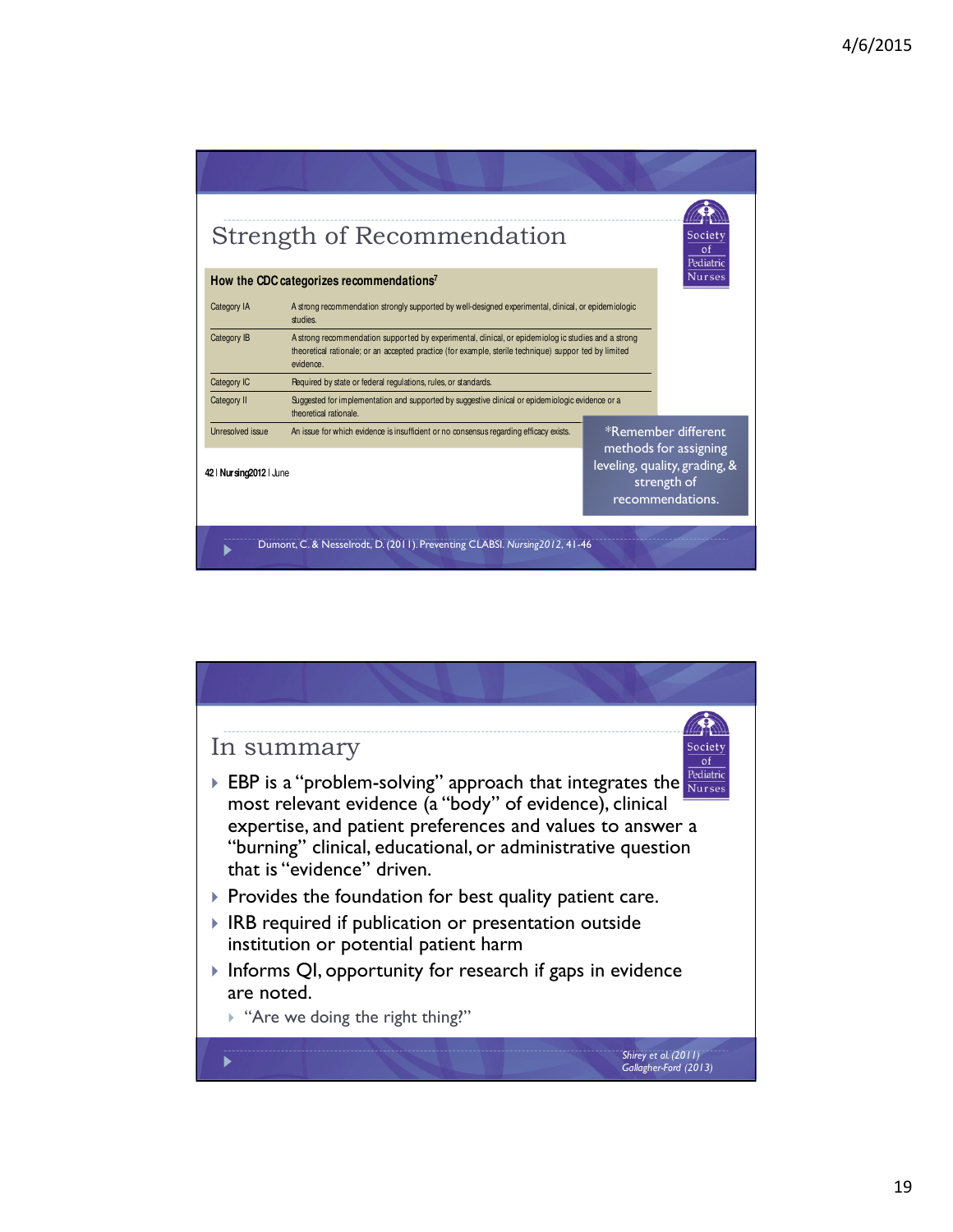

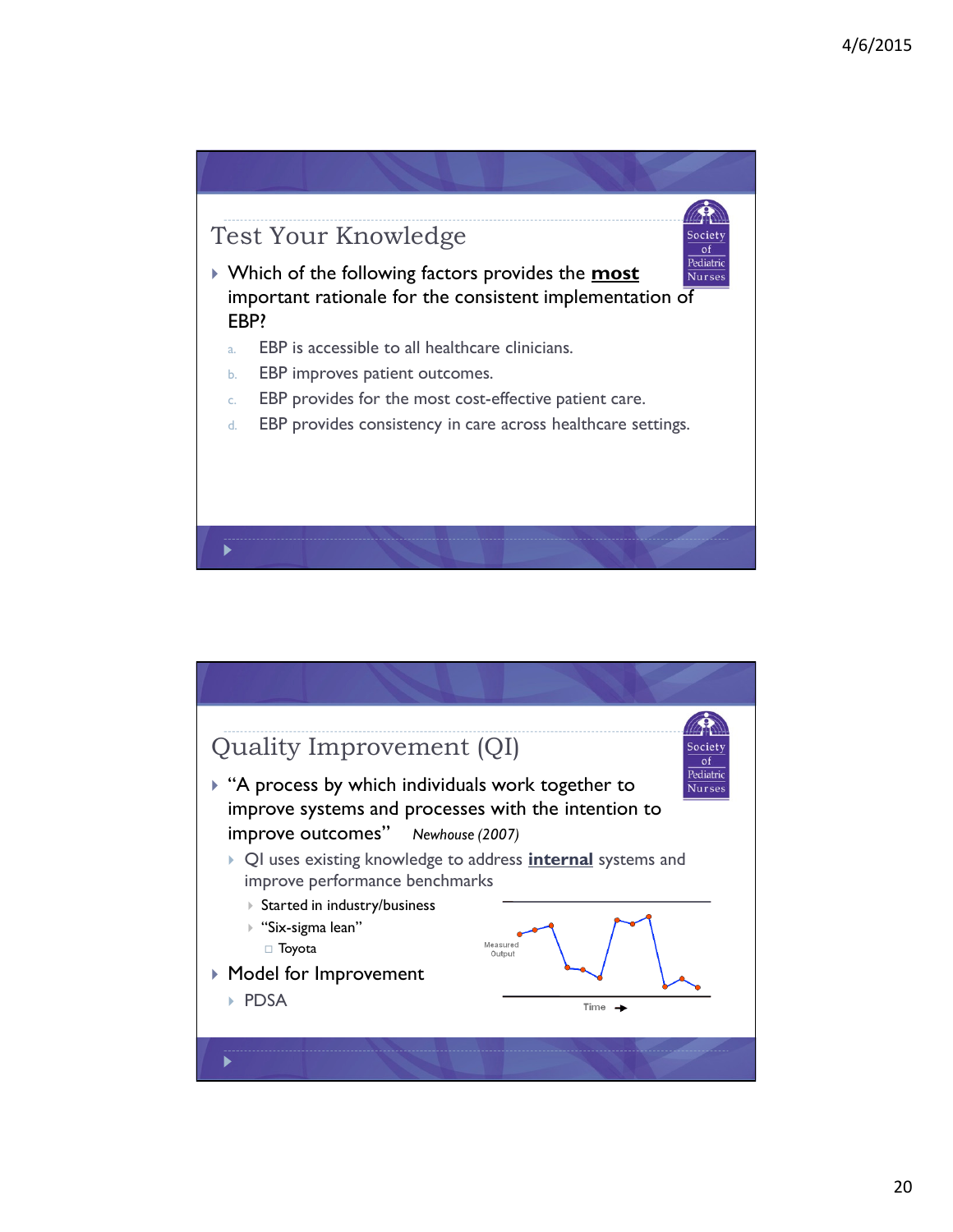

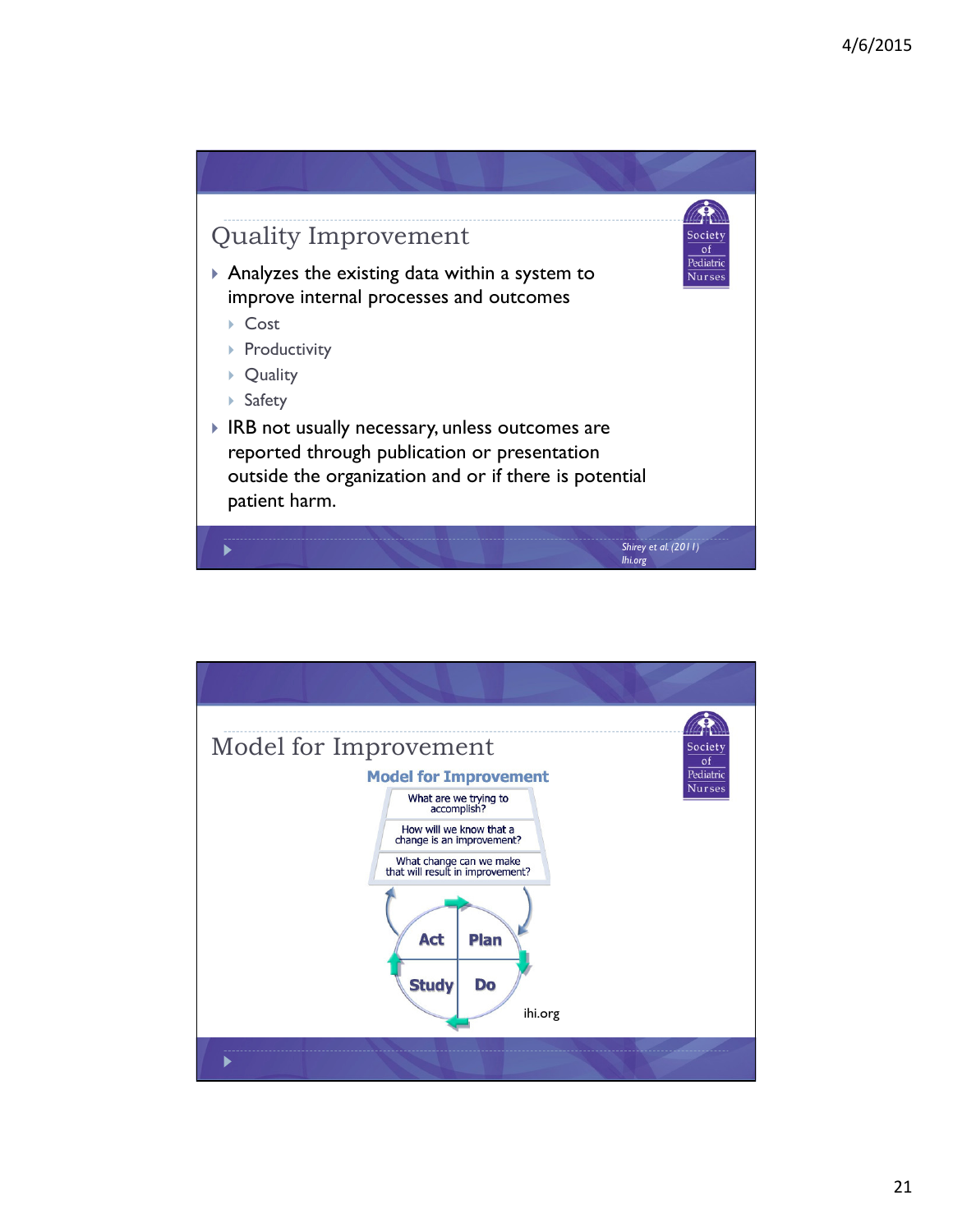

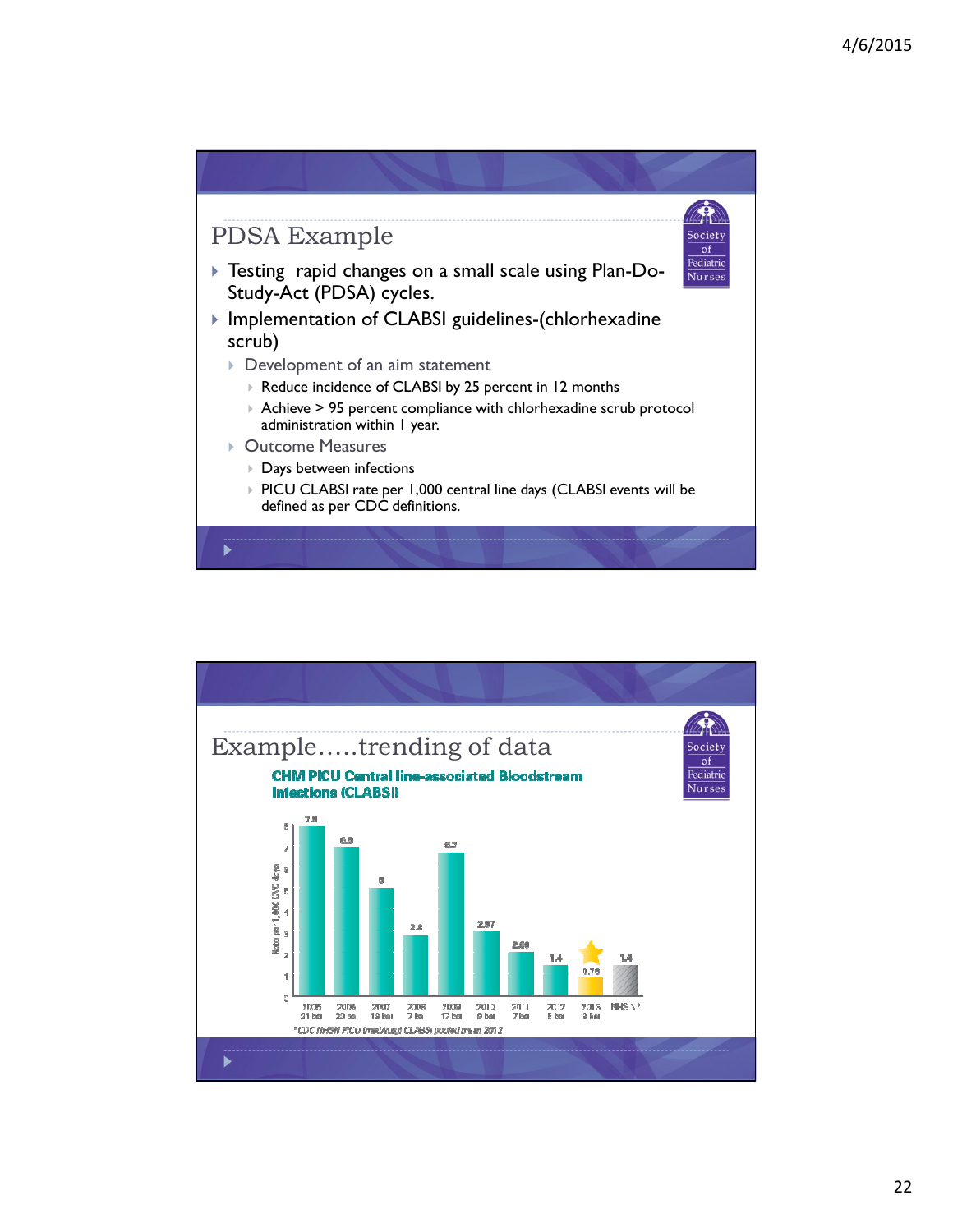

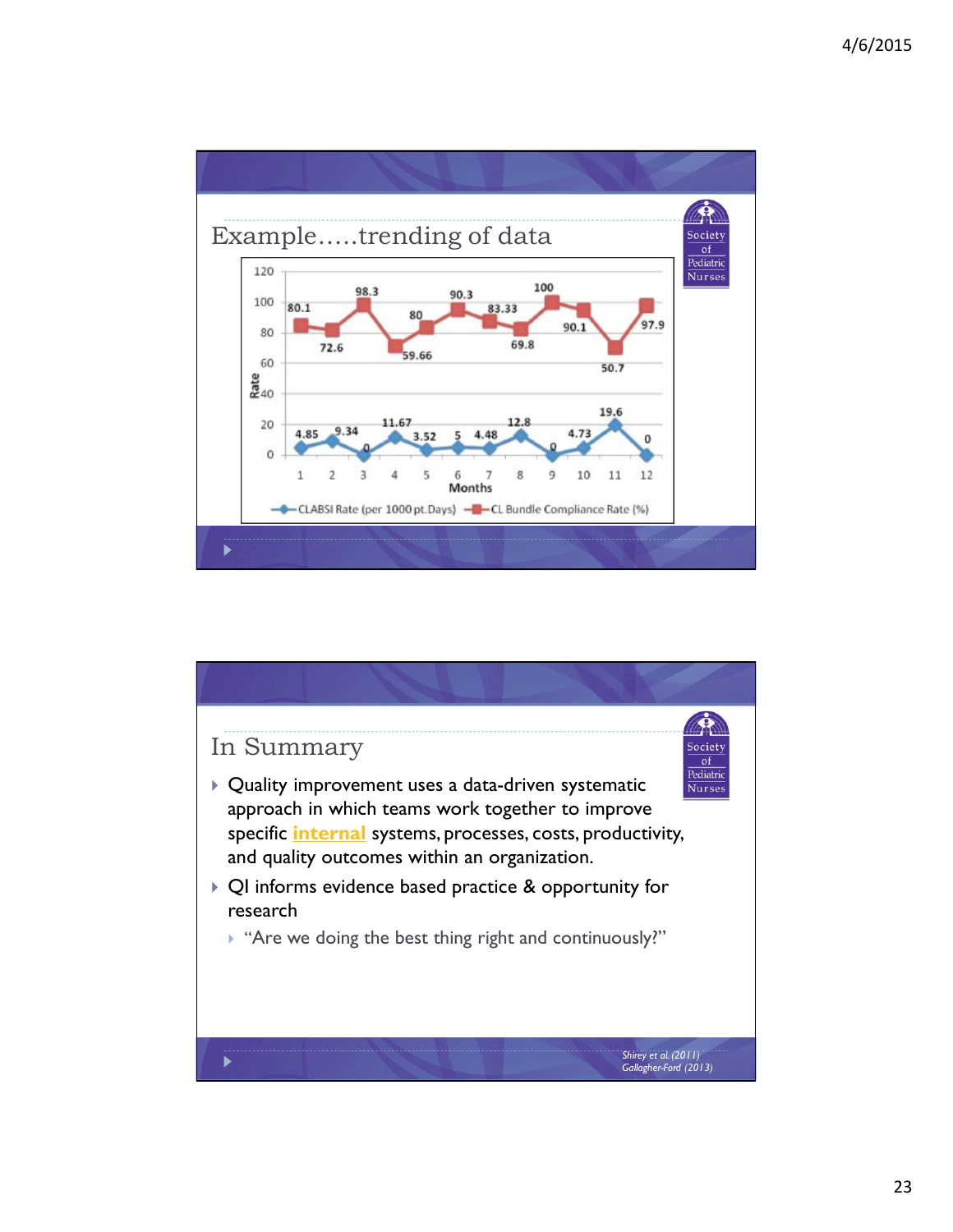

| Comparison<br>Society<br>$\alpha$<br>Pediatric                      |                                                                                                                               |                                                                                                  |  |  |  |  |
|---------------------------------------------------------------------|-------------------------------------------------------------------------------------------------------------------------------|--------------------------------------------------------------------------------------------------|--|--|--|--|
| <b>Research</b>                                                     | EBP                                                                                                                           | <b>Nurses</b><br>QI                                                                              |  |  |  |  |
| <b>GOAL:</b><br>To generate new knowledge                           | <b>GOAL:</b><br>To access & use the newest<br>knowledge at the point of<br>care                                               | <b>GOAL:</b><br>To improve processes<br>within a clinical system<br>(e.g., a unit or a hospital) |  |  |  |  |
| <b>PURPOSE: Create new</b><br>knowledge                             | <b>PURPOSE: Application of</b><br>new knowledge                                                                               | <b>PURPOSE: Test an</b><br>existing process                                                      |  |  |  |  |
| Study something new<br>Evaluate an innovation                       | Practice change<br>Outcomes research<br>Effectiveness study                                                                   | Small test of change<br>"What do we think will<br>work?"                                         |  |  |  |  |
| <b>PROCESS: Research</b><br>Systematic<br>Generalizable<br>Rigorous | <b>PROCESS: 7 Steps of EBP</b><br>Systematic, rigorous<br>problem-solving approach<br>for clinicians and<br>patients/families | <b>PROCESS: PDSA</b><br>Plan, Do, Study, Act<br>Rapid cycle<br>Short evaluation                  |  |  |  |  |
|                                                                     |                                                                                                                               | © CCHMC EBP Mentors, 2008                                                                        |  |  |  |  |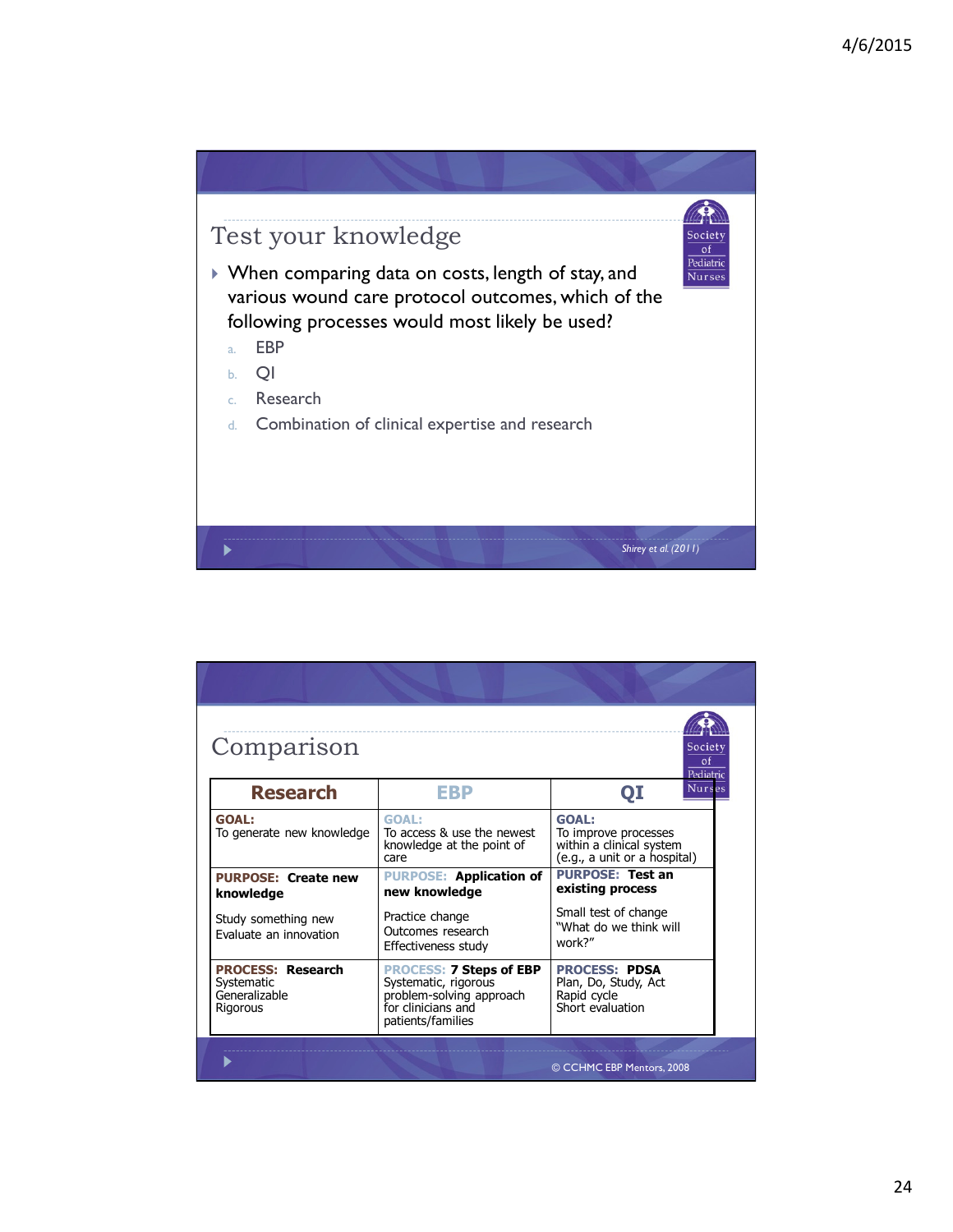

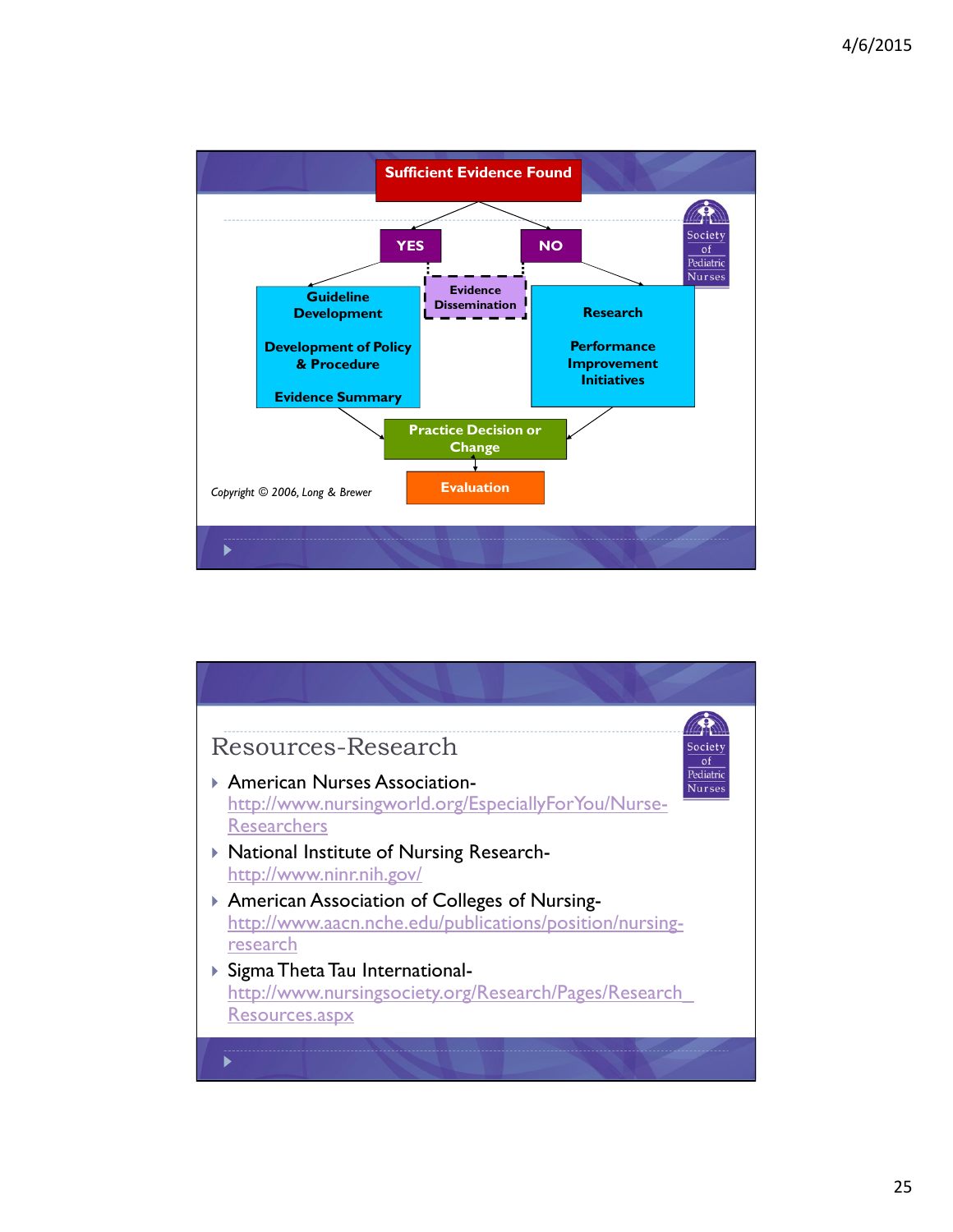